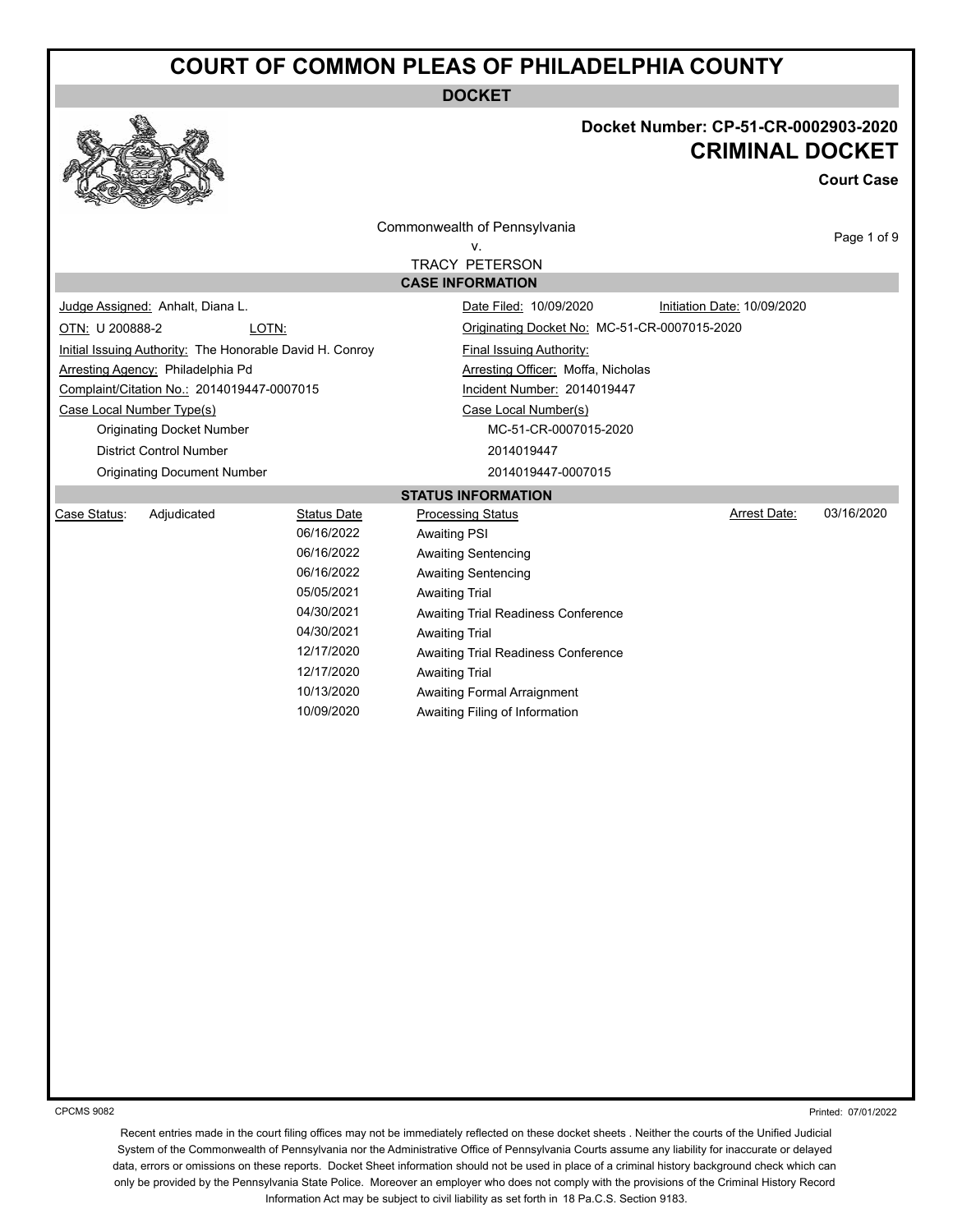**DOCKET**

Commonwealth of Pennsylvania

### **Docket Number: CP-51-CR-0002903-2020 CRIMINAL DOCKET**

**Court Case**

|                                      |                               |                |                      |                 | Commonwealth of Pennsylvania                                                             |                                           |  |                            |                           | Page 2 of 9         |
|--------------------------------------|-------------------------------|----------------|----------------------|-----------------|------------------------------------------------------------------------------------------|-------------------------------------------|--|----------------------------|---------------------------|---------------------|
|                                      |                               |                |                      |                 | v.<br><b>TRACY PETERSON</b>                                                              |                                           |  |                            |                           |                     |
|                                      |                               |                |                      |                 | <b>CALENDAR EVENTS</b>                                                                   |                                           |  |                            |                           |                     |
| Case Calendar<br><b>Event Type</b>   | Schedule<br><b>Start Date</b> |                | Start<br><b>Time</b> | <u>Room</u>     |                                                                                          | Judge Name                                |  |                            | Schedule<br><b>Status</b> |                     |
| Formal Arraignment                   | 10/29/2020                    |                | $11:00$ am           | 1104            |                                                                                          | <b>Trial Commissioner Lisa</b><br>McNevin |  |                            | Scheduled                 |                     |
| Scheduling<br>Conference             | 11/20/2020                    |                | $9:00$ am            | 1108            |                                                                                          | Judge Diana L. Anhalt                     |  |                            | Scheduled                 |                     |
| <b>Status</b>                        | 12/17/2020                    |                | $9:00$ am            | 1108            |                                                                                          | Judge Diana L. Anhalt                     |  |                            | Scheduled                 |                     |
| <b>Trial Readiness</b><br>Conference | 04/30/2021                    |                | $9:00$ am            | 1108            |                                                                                          | Judge Diana L. Anhalt                     |  |                            | Continued                 |                     |
| <b>Trial Readiness</b><br>Conference | 05/05/2021                    |                | $9:30$ am            | 902             |                                                                                          | Judge Donna Woelpper                      |  |                            | Cancelled                 |                     |
| Trial                                | 05/10/2021                    |                | $9:00$ am            | 1108            |                                                                                          | Judge Diana L. Anhalt                     |  |                            | Continued                 |                     |
| <b>Motions Hearing</b>               | 10/22/2021                    |                | $9:00$ am            | 1108            |                                                                                          | Judge Diana L. Anhalt                     |  |                            | Continued                 |                     |
| <b>Motions Hearing</b>               | 12/03/2021                    |                | $9:00$ am            | 1108            |                                                                                          | Judge Diana L. Anhalt                     |  |                            | Continued                 |                     |
| <b>Trial Readiness</b><br>Conference | 12/23/2021                    |                | $9:00$ am            | 1108            |                                                                                          | Judge Diana L. Anhalt                     |  |                            | Scheduled                 |                     |
| <b>Motions Hearing</b>               | 12/23/2021                    |                | $9:00$ am            | 1108            |                                                                                          | Judge Diana L. Anhalt                     |  |                            | Scheduled                 |                     |
| Trial                                | 01/10/2022                    |                | $9:00$ am            | 1108            |                                                                                          | Judge Diana L. Anhalt                     |  |                            | Scheduled                 |                     |
| <b>Status</b>                        | 06/16/2022                    |                | $9:00$ am            | 807             |                                                                                          | Judge Diana L. Anhalt                     |  |                            | Scheduled                 |                     |
| Sentencing                           | 09/01/2022                    |                | $9:00$ am            | 807             |                                                                                          | Judge Diana L. Anhalt                     |  |                            | Scheduled                 |                     |
|                                      |                               |                |                      |                 | <b>DEFENDANT INFORMATION</b>                                                             |                                           |  |                            |                           |                     |
| Date Of Birth:                       |                               | 07/18/1988     |                      |                 | City/State/Zip: Philadelphia, PA 19141                                                   |                                           |  |                            |                           |                     |
|                                      |                               |                |                      |                 | <b>CASE PARTICIPANTS</b>                                                                 |                                           |  |                            |                           |                     |
| <b>Participant Type</b>              |                               |                | <b>Name</b>          |                 |                                                                                          |                                           |  |                            |                           |                     |
| Defendant                            |                               |                |                      | PETERSON, TRACY |                                                                                          |                                           |  |                            |                           |                     |
|                                      |                               |                |                      |                 | <b>BAIL INFORMATION</b>                                                                  |                                           |  |                            |                           |                     |
| PETERSON, TRACY                      |                               |                |                      |                 |                                                                                          |                                           |  |                            | Nebbia Status: None       |                     |
|                                      |                               |                |                      |                 |                                                                                          |                                           |  |                            |                           |                     |
| <b>Bail Action</b>                   | Date                          |                | <b>Bail Type</b>     |                 | Percentage                                                                               | Amount                                    |  | <b>Bail Posting Status</b> |                           | <b>Posting Date</b> |
| Set                                  |                               | 03/17/2020     | Monetary             |                 | 10.00%                                                                                   | \$500,000.00                              |  | Posted                     |                           | 04/16/2021          |
|                                      |                               |                |                      |                 | <b>CHARGES</b>                                                                           |                                           |  |                            |                           |                     |
| Orig Seq.<br>Seq.                    | Grade                         | <b>Statute</b> |                      |                 | <b>Statute Description</b>                                                               |                                           |  | Offense Dt.                | $OTN$                     |                     |
| $\mathbf{1}$<br>$\mathbf{1}$         | H1                            | 18 § 901 §§ A  |                      |                 | Criminal Attempt - Murder                                                                |                                           |  | 03/14/2020                 | U 200888-2                |                     |
| 2<br>2                               | F <sub>1</sub>                |                | 18 § 2702 §§ A1      |                 | Aggravated Assault - Attempts to cause SBI<br>or causes injury with extreme indifference |                                           |  | 03/14/2020                 | U 200888-2                |                     |
| 3<br>3                               | F <sub>3</sub>                |                | 18 § 6106 §§ A1      |                 | Firearms Not To Be Carried W/O License                                                   |                                           |  | 03/14/2020                 | U 200888-2                |                     |

CPCMS 9082

Printed: 07/01/2022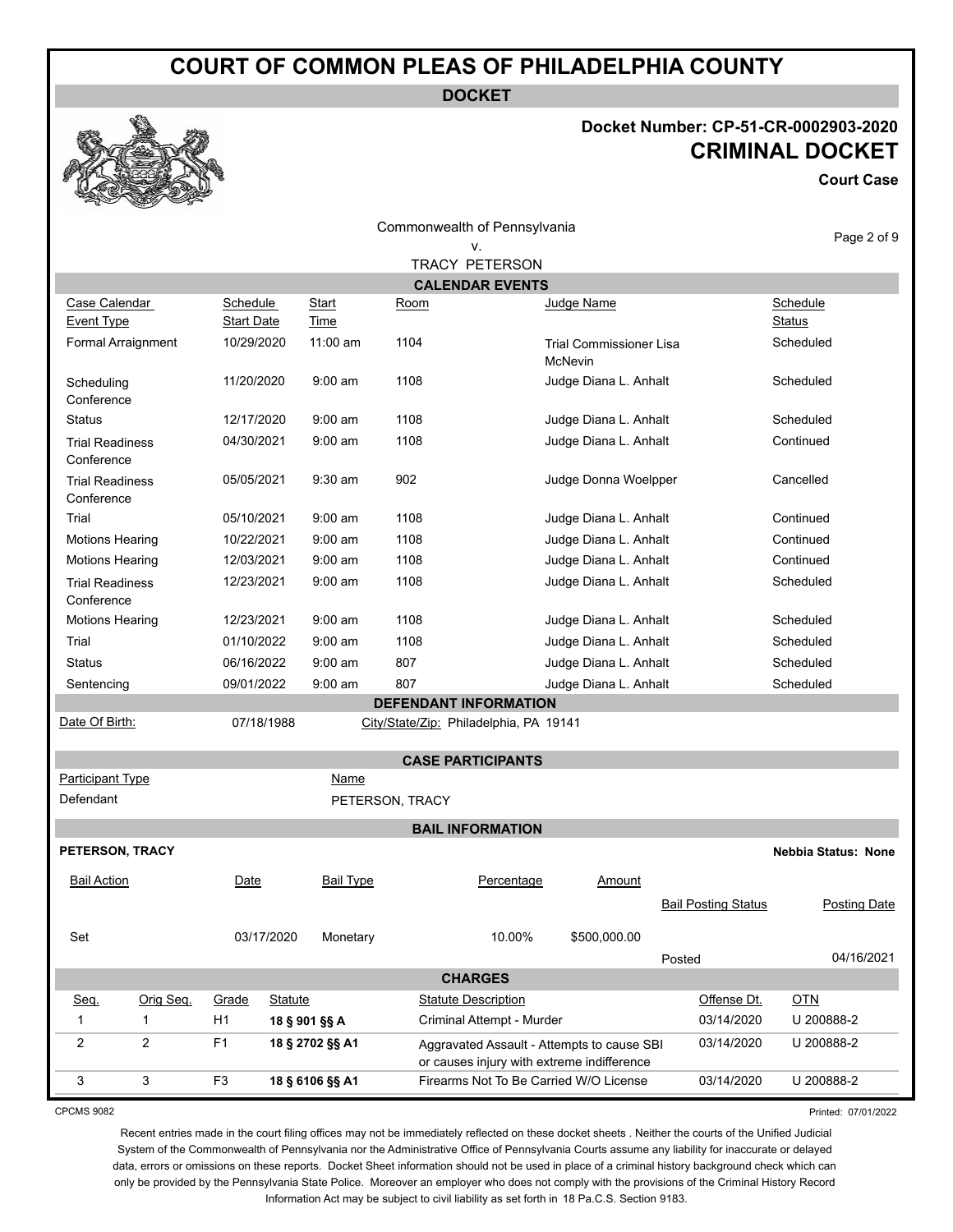**DOCKET**

### **Docket Number: CP-51-CR-0002903-2020 CRIMINAL DOCKET**

**Court Case**

| n                                                 | <b>REAL PROPERTY</b><br><b>Contraction</b>                                            |                     |                                                   |                                                 |                          |                   |                               |
|---------------------------------------------------|---------------------------------------------------------------------------------------|---------------------|---------------------------------------------------|-------------------------------------------------|--------------------------|-------------------|-------------------------------|
|                                                   |                                                                                       |                     |                                                   | Commonwealth of Pennsylvania                    |                          |                   | Page 3 of 9                   |
|                                                   |                                                                                       |                     |                                                   | ٧.                                              |                          |                   |                               |
|                                                   |                                                                                       |                     |                                                   | <b>TRACY PETERSON</b>                           |                          |                   |                               |
|                                                   |                                                                                       |                     |                                                   | <b>CHARGES</b>                                  |                          |                   |                               |
| Seq.                                              | Orig Seg.                                                                             | Grade               | Statute                                           | <b>Statute Description</b>                      |                          | Offense Dt.       | <b>OTN</b>                    |
| 4                                                 | 4                                                                                     | M1                  | 18 § 6105 §§ A1                                   | Possession Of Firearm Prohibited                |                          | 03/14/2020        | U 200888-2                    |
| 5                                                 | 5                                                                                     | M1                  | 18 § 6108                                         | Carry Firearms Public In Phila                  |                          | 03/14/2020        | U 200888-2                    |
| 6                                                 | 6                                                                                     | M1                  | 18 § 907 §§ A                                     | Poss Instrument Of Crime W/Int                  |                          | 03/14/2020        | U 200888-2                    |
| 7                                                 | $\overline{7}$                                                                        | M <sub>2</sub>      | 18 § 2701 §§ A                                    | Simple Assault                                  |                          | 03/14/2020        | U 200888-2                    |
| 8                                                 | 8                                                                                     | M <sub>2</sub>      | 18 § 2705                                         | Recklessly Endangering Another Person           |                          | 03/14/2020        | U 200888-2                    |
| 9                                                 | 9                                                                                     | IC                  | 23 § 6114 §§ A                                    | Contempt For Violation of Order or<br>Agreement |                          | 03/14/2020        | U 200888-2                    |
|                                                   |                                                                                       |                     |                                                   | <b>DISPOSITION SENTENCING/PENALTIES</b>         |                          |                   |                               |
| Disposition                                       |                                                                                       |                     |                                                   |                                                 |                          |                   |                               |
| Case Event                                        |                                                                                       |                     |                                                   | <b>Disposition Date</b>                         | <b>Final Disposition</b> |                   |                               |
|                                                   | Sequence/Description                                                                  |                     |                                                   | <b>Offense Disposition</b>                      | Grade                    | Section           |                               |
|                                                   | <b>Sentencing Judge</b>                                                               |                     |                                                   | Sentence Date                                   |                          |                   | <b>Credit For Time Served</b> |
|                                                   | Sentence/Diversion Program Type                                                       |                     |                                                   | Incarceration/Diversionary Period               |                          | <b>Start Date</b> |                               |
|                                                   | <b>Sentence Conditions</b>                                                            |                     |                                                   |                                                 |                          |                   |                               |
|                                                   | <b>Lower Court Proceeding (generic)</b>                                               |                     |                                                   |                                                 |                          |                   |                               |
|                                                   | <b>Preliminary Hearing</b>                                                            |                     |                                                   | 10/08/2020                                      | <b>Not Final</b>         |                   |                               |
| 1 / Criminal Attempt - Murder                     |                                                                                       |                     |                                                   | HP - Held for Court                             | H1                       |                   | 18 § 901 §§ A                 |
| 2 / Aggravated Assault - Attempts to cause SBI or |                                                                                       | HP - Held for Court | F <sub>1</sub>                                    |                                                 | 18 § 2702 §§ A1          |                   |                               |
|                                                   | causes injury with extreme indifference                                               |                     |                                                   | HP - Held for Court                             | F3                       |                   |                               |
|                                                   | 3 / Firearms Not To Be Carried W/O License                                            |                     |                                                   | HP - Held for Court                             | M1                       | 18 § 6106 §§ A1   |                               |
|                                                   | 4 / Possession Of Firearm Prohibited                                                  |                     |                                                   |                                                 |                          | 18 § 6105 §§ A1   |                               |
|                                                   | 5 / Carry Firearms Public In Phila                                                    |                     |                                                   | HP - Held for Court                             |                          | M1<br>18 § 6108   |                               |
|                                                   | 6 / Poss Instrument Of Crime W/Int                                                    |                     |                                                   | HP - Held for Court                             | M1                       | 18 § 907 §§ A     |                               |
|                                                   | 7 / Simple Assault                                                                    |                     |                                                   | HP - Held for Court                             | M2<br>18 § 2701 §§ A     |                   |                               |
|                                                   | 8 / Recklessly Endangering Another Person                                             |                     |                                                   | HP - Held for Court                             | M <sub>2</sub>           | 18 § 2705         |                               |
|                                                   |                                                                                       |                     | 9 / Contempt For Violation of Order or Agreement  | HP - Held for Court                             | IC                       |                   | 23 § 6114 §§ A                |
| <b>Proceed to Court</b>                           |                                                                                       |                     | Defendant Was Not Present                         |                                                 |                          |                   |                               |
| <b>Information Filed</b>                          |                                                                                       |                     |                                                   | 10/13/2020                                      | Not Final                |                   |                               |
|                                                   | 1 / Criminal Attempt - Murder                                                         |                     |                                                   | Proceed to Court                                | H1                       |                   | 18 § 901 §§ A                 |
|                                                   |                                                                                       |                     | 2 / Aggravated Assault - Attempts to cause SBI or | Proceed to Court                                | F <sub>1</sub>           |                   | 18 § 2702 §§ A1               |
|                                                   | causes injury with extreme indifference<br>3 / Firearms Not To Be Carried W/O License |                     |                                                   | Proceed to Court                                | F <sub>3</sub>           |                   |                               |
|                                                   |                                                                                       |                     |                                                   | Proceed to Court                                | M <sub>1</sub>           |                   | 18 § 6106 §§ A1               |
|                                                   | 4 / Possession Of Firearm Prohibited                                                  |                     |                                                   | Proceed to Court                                |                          |                   | 18 § 6105 §§ A1               |
|                                                   | 5 / Carry Firearms Public In Phila                                                    |                     |                                                   |                                                 | M1                       | 18 § 6108         |                               |
|                                                   | 6 / Poss Instrument Of Crime W/Int                                                    |                     |                                                   | Proceed to Court                                | M <sub>1</sub>           |                   | 18 § 907 §§ A                 |
|                                                   | 7 / Simple Assault                                                                    |                     |                                                   | Proceed to Court                                | M <sub>2</sub>           |                   | 18 § 2701 §§ A                |
|                                                   | 8 / Recklessly Endangering Another Person                                             |                     |                                                   | Proceed to Court                                | M <sub>2</sub>           | 18 § 2705         |                               |

CPCMS 9082

Printed: 07/01/2022

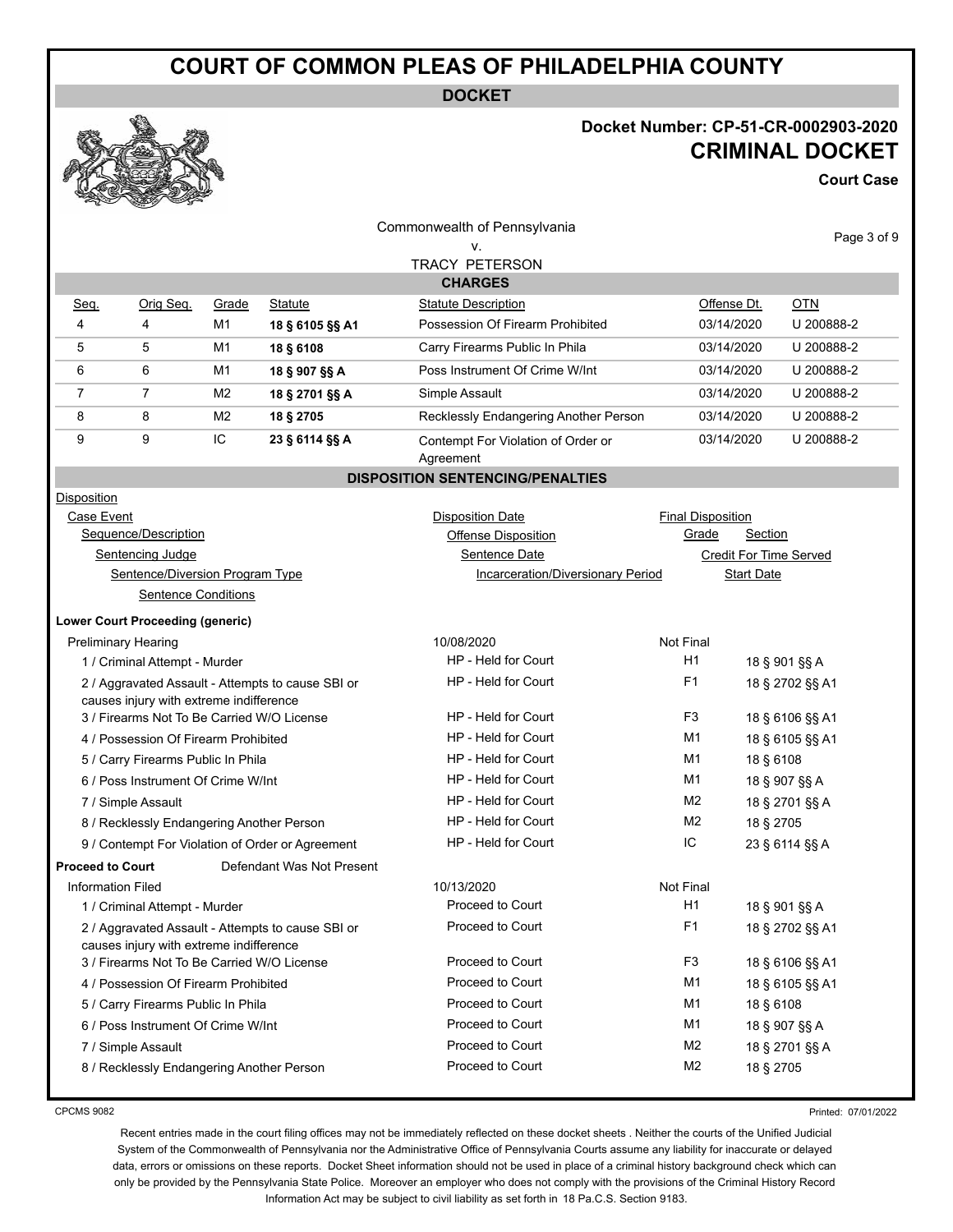**DOCKET**

CPCMS 9082

### **Docket Number: CP-51-CR-0002903-2020 CRIMINAL DOCKET**

**Court Case**

Commonwealth of Pennsylvania

### v.

Page 4 of 9

TRACY PETERSON **DISPOSITION SENTENCING/PENALTIES**

| Disposition                                                                                  |                                   |                          |                               |
|----------------------------------------------------------------------------------------------|-----------------------------------|--------------------------|-------------------------------|
| Case Event                                                                                   | <b>Disposition Date</b>           | <b>Final Disposition</b> |                               |
| Sequence/Description                                                                         | <b>Offense Disposition</b>        | Grade                    | Section                       |
| Sentencing Judge                                                                             | Sentence Date                     |                          | <b>Credit For Time Served</b> |
| Sentence/Diversion Program Type                                                              | Incarceration/Diversionary Period |                          | <b>Start Date</b>             |
| <b>Sentence Conditions</b>                                                                   |                                   |                          |                               |
| 9 / Contempt For Violation of Order or Agreement                                             | Proceed to Court                  | IC                       | 23 § 6114 §§ A                |
| <b>Proceed to Court</b>                                                                      |                                   |                          |                               |
| Trial                                                                                        | 01/10/2022                        | Not Final                |                               |
| 1 / Criminal Attempt - Murder                                                                | Quashed                           | H1                       | 18 § 901 §§ A                 |
| 2 / Aggravated Assault - Attempts to cause SBI or<br>causes injury with extreme indifference | Proceed to Court                  | F <sub>1</sub>           | 18 § 2702 §§ A1               |
| 3 / Firearms Not To Be Carried W/O License                                                   | Proceed to Court                  | F <sub>3</sub>           | 18 § 6106 §§ A1               |
| 4 / Possession Of Firearm Prohibited                                                         | Proceed to Court                  | M1                       | 18 § 6105 §§ A1               |
| 5 / Carry Firearms Public In Phila                                                           | Proceed to Court                  | M1                       | 18 § 6108                     |
| 6 / Poss Instrument Of Crime W/Int                                                           | Proceed to Court                  | M <sub>1</sub>           | 18 § 907 §§ A                 |
| 7 / Simple Assault                                                                           | Proceed to Court                  | M <sub>2</sub>           | 18 § 2701 §§ A                |
| 8 / Recklessly Endangering Another Person                                                    | Proceed to Court                  | M <sub>2</sub>           | 18 § 2705                     |
| 9 / Contempt For Violation of Order or Agreement                                             | Proceed to Court                  | IC                       | 23 § 6114 §§ A                |
| <b>Guilty Plea - Non-Negotiated</b>                                                          |                                   |                          |                               |
| <b>Status</b>                                                                                | 06/16/2022                        | <b>Final Disposition</b> |                               |
| 1 / Criminal Attempt - Murder                                                                | Quashed                           | H1                       | 18 § 901 §§ A                 |
| 2 / Aggravated Assault - Attempts to cause SBI or<br>causes injury with extreme indifference | Guilty Plea - Non-Negotiated      | F1                       | 18 § 2702 §§ A1               |
| 3 / Firearms Not To Be Carried W/O License                                                   | Guilty Plea - Non-Negotiated      | F <sub>3</sub>           | 18 § 6106 §§ A1               |
| 4 / Possession Of Firearm Prohibited                                                         | <b>Nolle Prossed</b>              | M1                       | 18 § 6105 §§ A1               |
| 5 / Carry Firearms Public In Phila                                                           | <b>Nolle Prossed</b>              | M1                       | 18 § 6108                     |
| 6 / Poss Instrument Of Crime W/Int                                                           | <b>Nolle Prossed</b>              | M1                       | 18 § 907 §§ A                 |
| 7 / Simple Assault                                                                           | <b>Nolle Prossed</b>              | M <sub>2</sub>           | 18 § 2701 §§ A                |
| 8 / Recklessly Endangering Another Person                                                    | <b>Nolle Prossed</b>              | M <sub>2</sub>           | 18 § 2705                     |
| 9 / Contempt For Violation of Order or Agreement                                             | Guilty Plea - Non-Negotiated      | IC                       | 23 § 6114 §§ A                |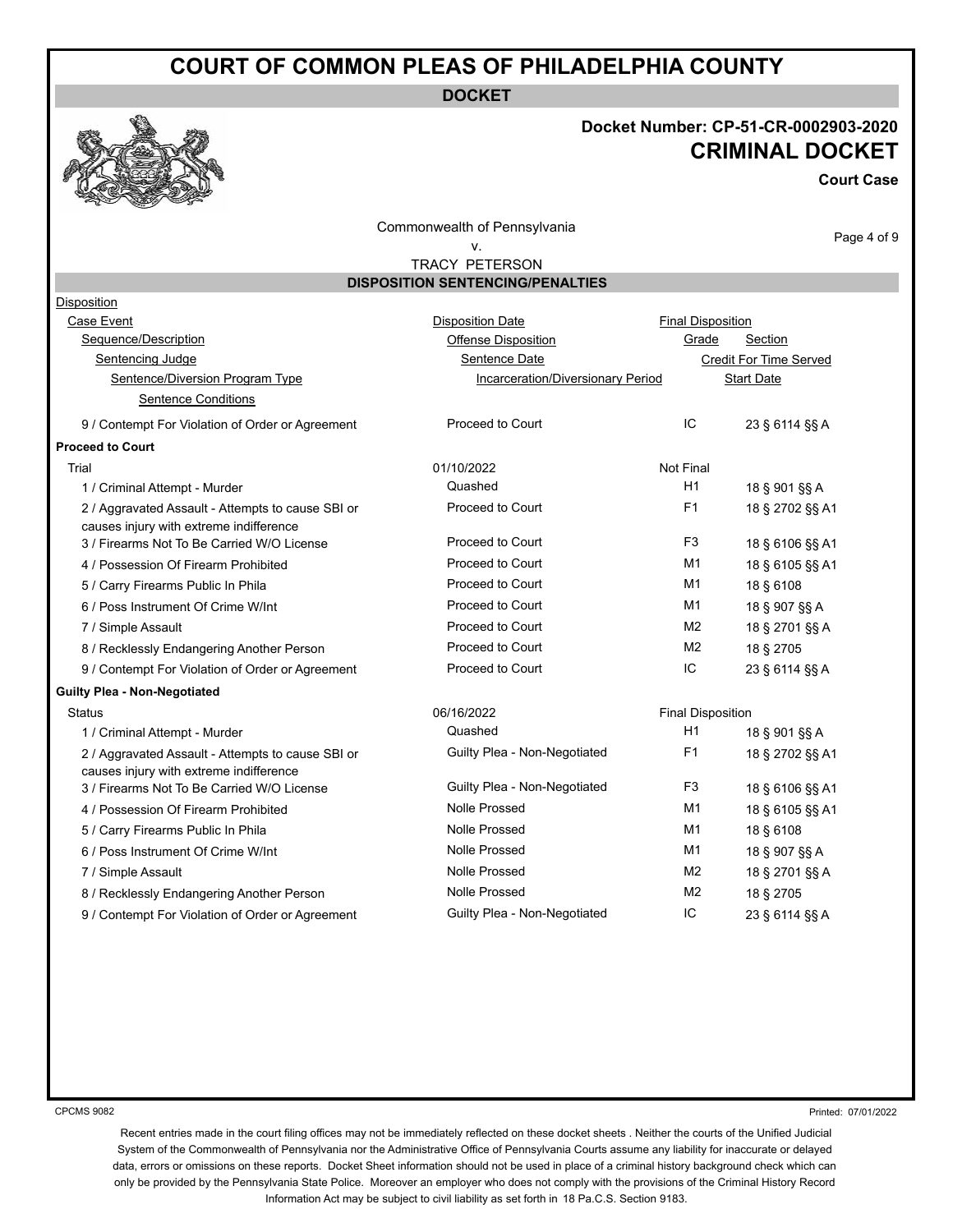**DOCKET**

# **Docket Number: CP-51-CR-0002903-2020**

|                                       |                                         |                                                      |                                                | <b>CRIMINAL DOCKET</b> |
|---------------------------------------|-----------------------------------------|------------------------------------------------------|------------------------------------------------|------------------------|
|                                       |                                         |                                                      |                                                | <b>Court Case</b>      |
|                                       |                                         | Commonwealth of Pennsylvania<br>٧.                   |                                                | Page 5 of 9            |
|                                       |                                         | <b>TRACY PETERSON</b><br><b>ATTORNEY INFORMATION</b> |                                                |                        |
| <b>COMMONWEALTH INFORMATION</b>       |                                         | Name:                                                | Gregory Joseph Pagano                          |                        |
| Name:<br>Office                       | Philadelphia County District Attorney's |                                                      | Private                                        |                        |
|                                       | Prosecutor                              | Supreme Court No:                                    | 071730                                         |                        |
| Supreme Court No:                     |                                         | Rep. Status:                                         | Active                                         |                        |
| Phone Number(s):                      |                                         | Phone Number(s):                                     |                                                |                        |
| 215-686-8000                          | (Phone)                                 | 215-636-0160                                         | (Phone)                                        |                        |
| Address:                              |                                         | 215-636-0164                                         | (Fax)                                          |                        |
| 3 South Penn Square                   |                                         | Address:                                             |                                                |                        |
| Philadelphia, PA 19107                |                                         | 1315 Walnut St Fl 12                                 |                                                |                        |
|                                       |                                         |                                                      | Philadelphia, PA 19107-4712                    |                        |
|                                       |                                         |                                                      | Representing: PETERSON, TRACY                  |                        |
|                                       |                                         | <b>ENTRIES</b>                                       |                                                |                        |
| <b>Sequence Number</b>                | CP Filed Date                           | Document Date                                        | Filed By                                       |                        |
| 1                                     | 10/09/2020                              |                                                      | Court of Common Pleas -<br>Philadelphia County |                        |
| <b>Held for Court</b>                 |                                         |                                                      |                                                |                        |
|                                       | 10/13/2020                              |                                                      | Krasner, Larry                                 |                        |
| <b>Information Filed</b>              |                                         |                                                      |                                                |                        |
| 4                                     | 10/23/2020                              |                                                      | Court of Common Pleas -                        |                        |
|                                       |                                         |                                                      | Philadelphia County                            |                        |
| <b>Hearing Notice</b>                 |                                         |                                                      |                                                |                        |
|                                       | 10/26/2020                              |                                                      | Altschuler, Jonathan R.                        |                        |
| <b>Omnibus Pre-Trial Motion</b>       |                                         |                                                      |                                                |                        |
| 2                                     | 10/26/2020                              |                                                      | Altschuler, Jonathan R.                        |                        |
| Entry of Appearance                   |                                         |                                                      |                                                |                        |
| 1                                     | 11/20/2020                              |                                                      | Anhalt, Diana L.                               |                        |
| Order Granting Motion for Continuance |                                         |                                                      |                                                |                        |
| 4                                     | 11/20/2020                              |                                                      | Court of Common Pleas -                        |                        |
| <b>Hearing Notice</b>                 |                                         |                                                      | Philadelphia County                            |                        |
| 3                                     | 12/17/2020                              |                                                      | Court of Common Pleas -                        |                        |
|                                       |                                         |                                                      | Philadelphia County                            |                        |
| <b>Hearing Notice</b>                 |                                         |                                                      |                                                |                        |

CPCMS 9082

**A** 

Printed: 07/01/2022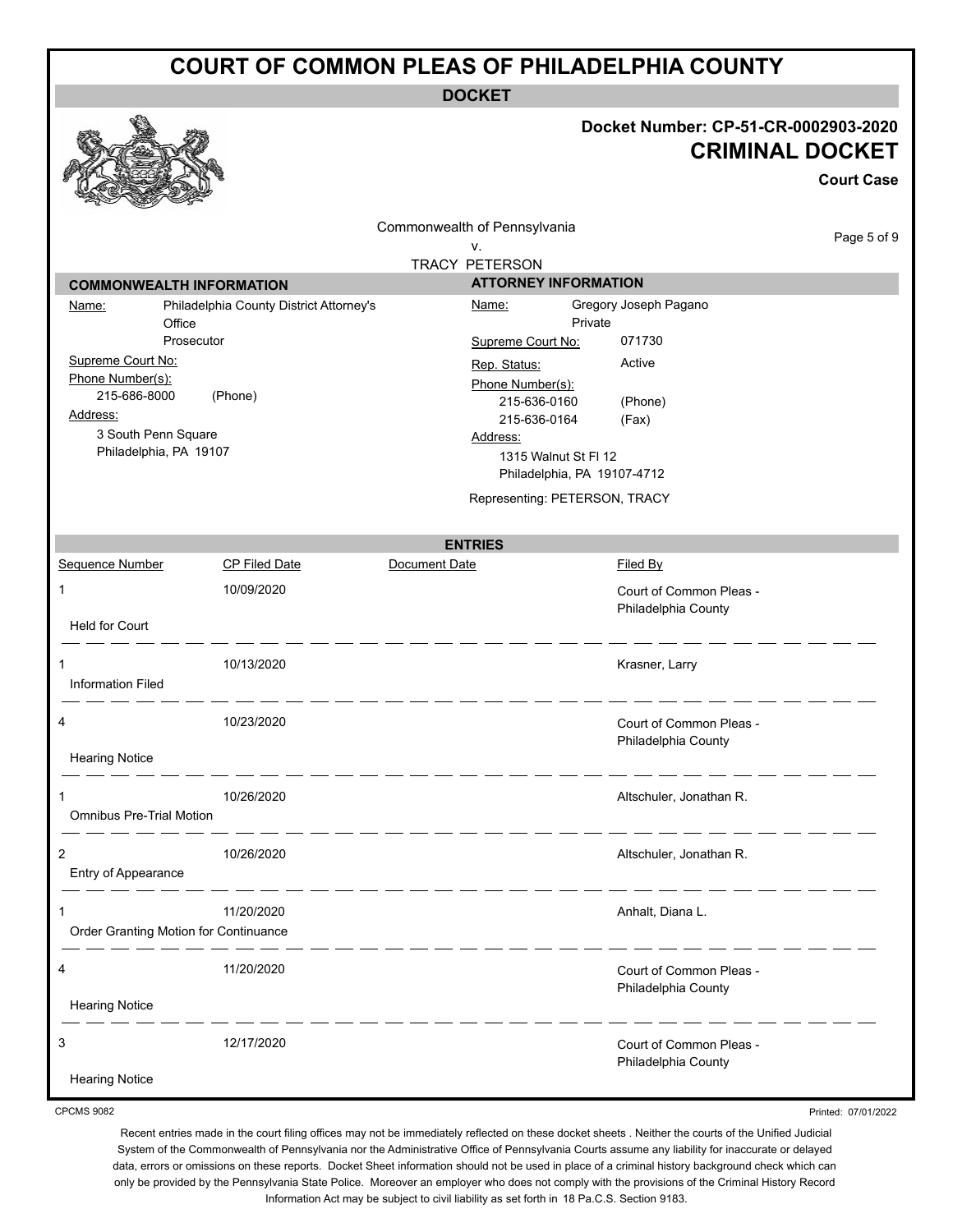|                                    | <b>COURT OF COMMON PLEAS OF PHILADELPHIA COUNTY</b>                  |                              |                                                                                     |  |  |  |
|------------------------------------|----------------------------------------------------------------------|------------------------------|-------------------------------------------------------------------------------------|--|--|--|
|                                    |                                                                      | <b>DOCKET</b>                |                                                                                     |  |  |  |
|                                    |                                                                      |                              | Docket Number: CP-51-CR-0002903-2020<br><b>CRIMINAL DOCKET</b><br><b>Court Case</b> |  |  |  |
|                                    |                                                                      | Commonwealth of Pennsylvania | Page 6 of 9                                                                         |  |  |  |
|                                    |                                                                      | V.<br>TRACY PETERSON         |                                                                                     |  |  |  |
|                                    |                                                                      | <b>ENTRIES</b>               |                                                                                     |  |  |  |
| Sequence Number                    | <b>CP Filed Date</b>                                                 | Document Date                | Filed By                                                                            |  |  |  |
| 5                                  | 12/17/2020                                                           |                              | Court of Common Pleas -<br>Philadelphia County                                      |  |  |  |
| <b>Hearing Notice</b>              |                                                                      |                              |                                                                                     |  |  |  |
| 6<br><b>Status Listing</b>         | 12/17/2020<br>_ __ __ __ __                                          |                              | Anhalt, Diana L.                                                                    |  |  |  |
| 1                                  | 03/08/2021                                                           |                              | Philadelphia County District Attorney's<br>Office                                   |  |  |  |
|                                    | Notice of Intent to Introduce Other Crimes, Wrongs, Acts or Evidence |                              |                                                                                     |  |  |  |
| 1<br>Bail Posted - PETERSON, TRACY | 04/16/2021                                                           |                              | PETERSON, TRACY                                                                     |  |  |  |
| 1                                  | 04/20/2021                                                           |                              | Philadelphia County District Attorney's<br>Office                                   |  |  |  |
| Motion in Limine                   |                                                                      |                              |                                                                                     |  |  |  |
| Pre-Trial Conference Held          | 04/30/2021                                                           |                              | Anhalt, Diana L.                                                                    |  |  |  |
|                                    | 04/30/2021                                                           |                              | Court of Common Pleas -<br>Philadelphia County                                      |  |  |  |
| <b>Hearing Notice</b>              |                                                                      |                              |                                                                                     |  |  |  |
| 8                                  | 04/30/2021                                                           |                              | Court of Common Pleas -<br>Philadelphia County                                      |  |  |  |
| <b>Hearing Notice</b>              |                                                                      |                              |                                                                                     |  |  |  |
| 10                                 | 04/30/2021                                                           |                              | Court of Common Pleas -<br>Philadelphia County                                      |  |  |  |
| <b>Hearing Notice</b>              |                                                                      |                              |                                                                                     |  |  |  |
| 12                                 | 04/30/2021                                                           |                              | Court of Common Pleas -<br>Philadelphia County                                      |  |  |  |
| <b>Hearing Notice</b>              |                                                                      |                              |                                                                                     |  |  |  |
|                                    | 05/05/2021                                                           |                              | Woelpper, Donna                                                                     |  |  |  |
| Trial Date to Remain               |                                                                      |                              |                                                                                     |  |  |  |

CPCMS 9082

Recent entries made in the court filing offices may not be immediately reflected on these docket sheets . Neither the courts of the Unified Judicial System of the Commonwealth of Pennsylvania nor the Administrative Office of Pennsylvania Courts assume any liability for inaccurate or delayed data, errors or omissions on these reports. Docket Sheet information should not be used in place of a criminal history background check which can only be provided by the Pennsylvania State Police. Moreover an employer who does not comply with the provisions of the Criminal History Record Information Act may be subject to civil liability as set forth in 18 Pa.C.S. Section 9183.

Printed: 07/01/2022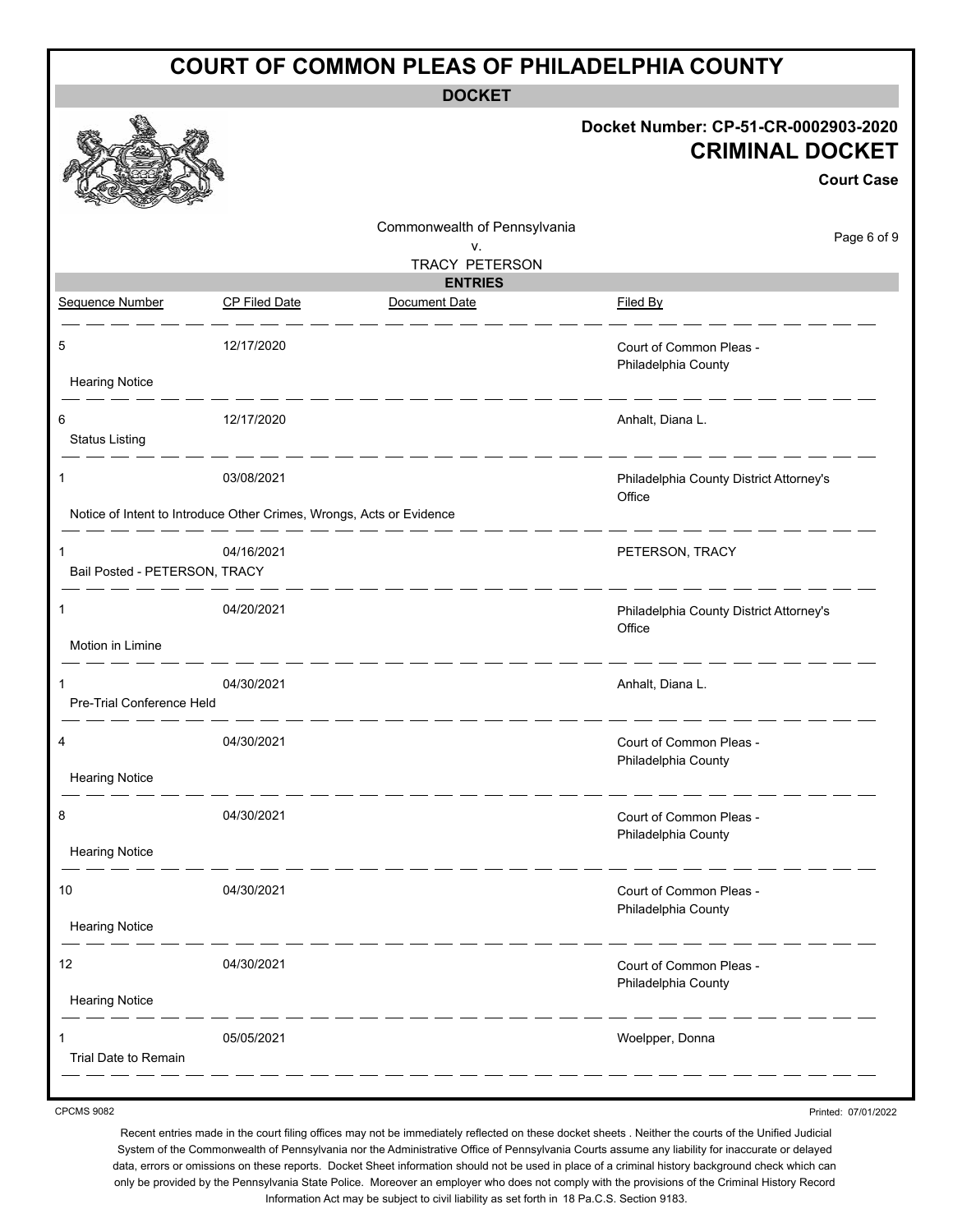|                                              |                      | <b>COURT OF COMMON PLEAS OF PHILADELPHIA COUNTY</b>         |                                                                                     |
|----------------------------------------------|----------------------|-------------------------------------------------------------|-------------------------------------------------------------------------------------|
|                                              |                      | <b>DOCKET</b>                                               |                                                                                     |
|                                              |                      |                                                             | Docket Number: CP-51-CR-0002903-2020<br><b>CRIMINAL DOCKET</b><br><b>Court Case</b> |
|                                              |                      | Commonwealth of Pennsylvania<br>v.<br><b>TRACY PETERSON</b> | Page 7 of 9                                                                         |
|                                              |                      | <b>ENTRIES</b>                                              |                                                                                     |
| Sequence Number                              | <b>CP Filed Date</b> | Document Date                                               | Filed By                                                                            |
| 1<br>Entry of Appearance                     | 05/11/2021           |                                                             | George, Henry Jr.                                                                   |
| 1<br><b>Bail Assignment</b>                  | 05/12/2021           |                                                             | George, Henry Jr.                                                                   |
|                                              |                      |                                                             |                                                                                     |
| 3                                            | 10/22/2021           |                                                             | Court of Common Pleas -<br>Philadelphia County                                      |
| <b>Hearing Notice</b>                        |                      |                                                             |                                                                                     |
| 4<br>Order Granting Motion for Continuance   | 10/22/2021           |                                                             | Anhalt, Diana L.                                                                    |
| 3<br><b>Hearing Notice</b>                   | 12/03/2021           |                                                             | Court of Common Pleas -<br>Philadelphia County                                      |
| 4<br>Order Granting Motion for Continuance   | 12/03/2021           |                                                             | Anhalt, Diana L.                                                                    |
| Trial Date to Remain                         | 12/23/2021           |                                                             | Anhalt, Diana L.                                                                    |
| $\mathbf 1$<br>Entry of Appearance           | 12/30/2021           |                                                             | Pagano, Gregory Joseph                                                              |
| $\overline{2}$<br>Motion to Quash            | 12/30/2021           |                                                             | Pagano, Gregory Joseph                                                              |
| 1<br>Motion in Limine                        | 01/03/2022           |                                                             | Pagano, Gregory Joseph                                                              |
| 1<br><b>Information Filed</b>                | 01/10/2022           |                                                             | Anhalt, Diana L.                                                                    |
| $\sqrt{2}$<br>Order Granting Motion to Quash | 01/10/2022           |                                                             | ______<br>Anhalt, Diana L.                                                          |
|                                              |                      |                                                             |                                                                                     |

CPCMS 9082

Printed: 07/01/2022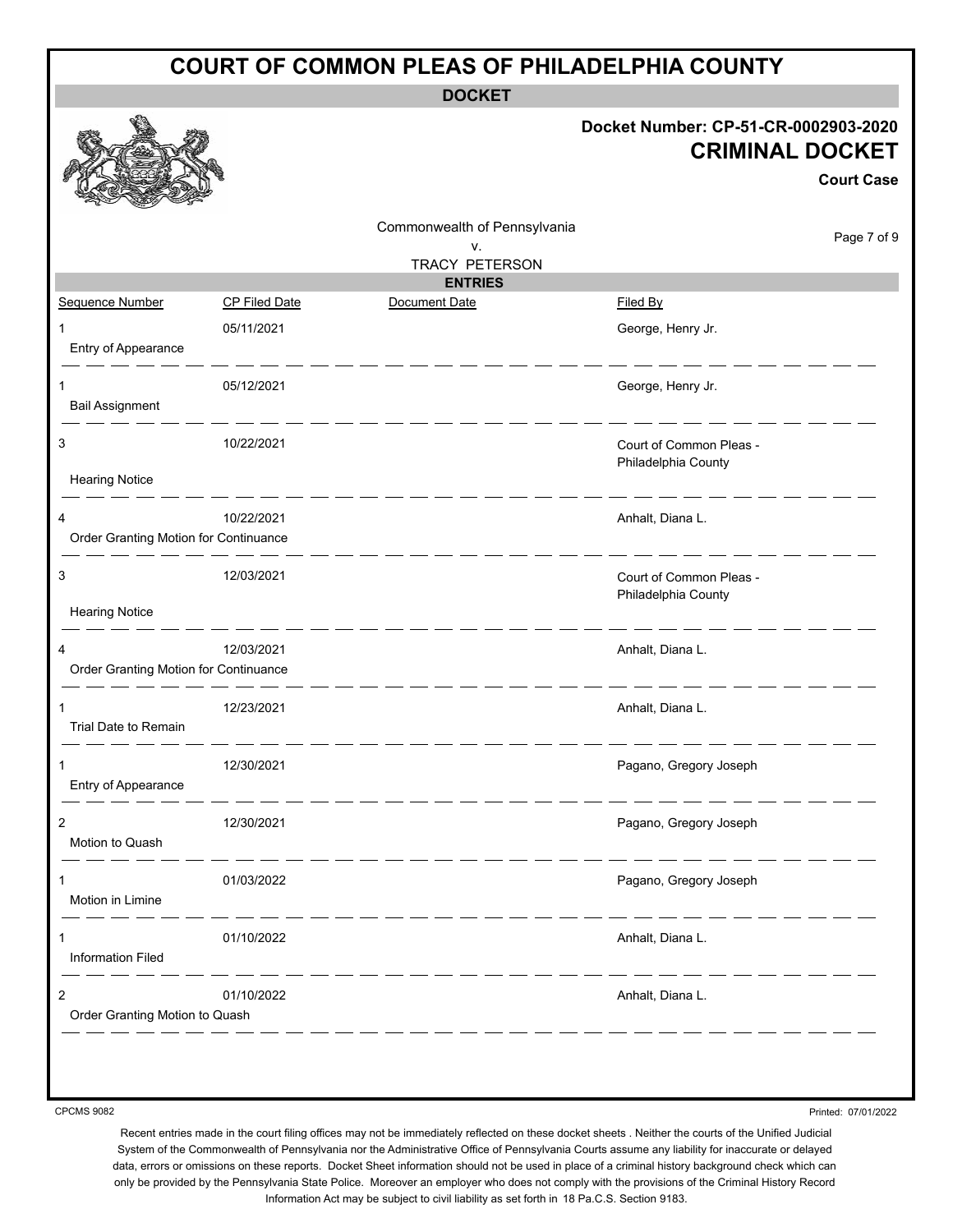| <b>DOCKET</b><br>Docket Number: CP-51-CR-0002903-2020<br><b>CRIMINAL DOCKET</b><br><b>Court Case</b><br>Commonwealth of Pennsylvania<br>Page 8 of 9<br>٧.<br><b>TRACY PETERSON</b><br><b>ENTRIES</b><br>Sequence Number<br><b>CP Filed Date</b><br>Document Date<br>Filed By<br>3<br>01/10/2022<br>Court of Common Pleas -<br>Philadelphia County<br><b>Hearing Notice</b><br>01/10/2022<br>Court of Common Pleas -<br>4<br>Philadelphia County<br><b>Hearing Notice</b><br>05/19/2022<br>3<br>Court of Common Pleas -<br>Philadelphia County<br><b>Hearing Notice</b><br>06/16/2022<br>Anhalt, Diana L.<br>1<br>Guilty Plea - Non-Negotiated<br>George, Henry Jr.<br>Oral Service in Court<br>06/16/2022<br>PETERSON, TRACY<br>Oral Service in Court<br>06/16/2022<br>Philadelphia County District Attorney's<br>Office<br>Oral Service in Court<br>06/16/2022<br>06/16/2022<br>Court of Common Pleas -<br>Philadelphia County<br><b>Hearing Notice</b><br>06/16/2022<br>5<br>Anhalt, Diana L.<br>Court of Common Pleas -<br>Philadelphia County<br>Order -- Trial Disposition | <b>COURT OF COMMON PLEAS OF PHILADELPHIA COUNTY</b> |  |  |  |  |  |
|---------------------------------------------------------------------------------------------------------------------------------------------------------------------------------------------------------------------------------------------------------------------------------------------------------------------------------------------------------------------------------------------------------------------------------------------------------------------------------------------------------------------------------------------------------------------------------------------------------------------------------------------------------------------------------------------------------------------------------------------------------------------------------------------------------------------------------------------------------------------------------------------------------------------------------------------------------------------------------------------------------------------------------------------------------------------------------|-----------------------------------------------------|--|--|--|--|--|
|                                                                                                                                                                                                                                                                                                                                                                                                                                                                                                                                                                                                                                                                                                                                                                                                                                                                                                                                                                                                                                                                                 |                                                     |  |  |  |  |  |
|                                                                                                                                                                                                                                                                                                                                                                                                                                                                                                                                                                                                                                                                                                                                                                                                                                                                                                                                                                                                                                                                                 |                                                     |  |  |  |  |  |
|                                                                                                                                                                                                                                                                                                                                                                                                                                                                                                                                                                                                                                                                                                                                                                                                                                                                                                                                                                                                                                                                                 |                                                     |  |  |  |  |  |
|                                                                                                                                                                                                                                                                                                                                                                                                                                                                                                                                                                                                                                                                                                                                                                                                                                                                                                                                                                                                                                                                                 |                                                     |  |  |  |  |  |
|                                                                                                                                                                                                                                                                                                                                                                                                                                                                                                                                                                                                                                                                                                                                                                                                                                                                                                                                                                                                                                                                                 |                                                     |  |  |  |  |  |
|                                                                                                                                                                                                                                                                                                                                                                                                                                                                                                                                                                                                                                                                                                                                                                                                                                                                                                                                                                                                                                                                                 |                                                     |  |  |  |  |  |
|                                                                                                                                                                                                                                                                                                                                                                                                                                                                                                                                                                                                                                                                                                                                                                                                                                                                                                                                                                                                                                                                                 |                                                     |  |  |  |  |  |
|                                                                                                                                                                                                                                                                                                                                                                                                                                                                                                                                                                                                                                                                                                                                                                                                                                                                                                                                                                                                                                                                                 |                                                     |  |  |  |  |  |
|                                                                                                                                                                                                                                                                                                                                                                                                                                                                                                                                                                                                                                                                                                                                                                                                                                                                                                                                                                                                                                                                                 |                                                     |  |  |  |  |  |
|                                                                                                                                                                                                                                                                                                                                                                                                                                                                                                                                                                                                                                                                                                                                                                                                                                                                                                                                                                                                                                                                                 |                                                     |  |  |  |  |  |
|                                                                                                                                                                                                                                                                                                                                                                                                                                                                                                                                                                                                                                                                                                                                                                                                                                                                                                                                                                                                                                                                                 |                                                     |  |  |  |  |  |
|                                                                                                                                                                                                                                                                                                                                                                                                                                                                                                                                                                                                                                                                                                                                                                                                                                                                                                                                                                                                                                                                                 |                                                     |  |  |  |  |  |
|                                                                                                                                                                                                                                                                                                                                                                                                                                                                                                                                                                                                                                                                                                                                                                                                                                                                                                                                                                                                                                                                                 |                                                     |  |  |  |  |  |
|                                                                                                                                                                                                                                                                                                                                                                                                                                                                                                                                                                                                                                                                                                                                                                                                                                                                                                                                                                                                                                                                                 |                                                     |  |  |  |  |  |
|                                                                                                                                                                                                                                                                                                                                                                                                                                                                                                                                                                                                                                                                                                                                                                                                                                                                                                                                                                                                                                                                                 |                                                     |  |  |  |  |  |
|                                                                                                                                                                                                                                                                                                                                                                                                                                                                                                                                                                                                                                                                                                                                                                                                                                                                                                                                                                                                                                                                                 |                                                     |  |  |  |  |  |
|                                                                                                                                                                                                                                                                                                                                                                                                                                                                                                                                                                                                                                                                                                                                                                                                                                                                                                                                                                                                                                                                                 |                                                     |  |  |  |  |  |
|                                                                                                                                                                                                                                                                                                                                                                                                                                                                                                                                                                                                                                                                                                                                                                                                                                                                                                                                                                                                                                                                                 |                                                     |  |  |  |  |  |
|                                                                                                                                                                                                                                                                                                                                                                                                                                                                                                                                                                                                                                                                                                                                                                                                                                                                                                                                                                                                                                                                                 |                                                     |  |  |  |  |  |
|                                                                                                                                                                                                                                                                                                                                                                                                                                                                                                                                                                                                                                                                                                                                                                                                                                                                                                                                                                                                                                                                                 |                                                     |  |  |  |  |  |

CPCMS 9082

Printed: 07/01/2022